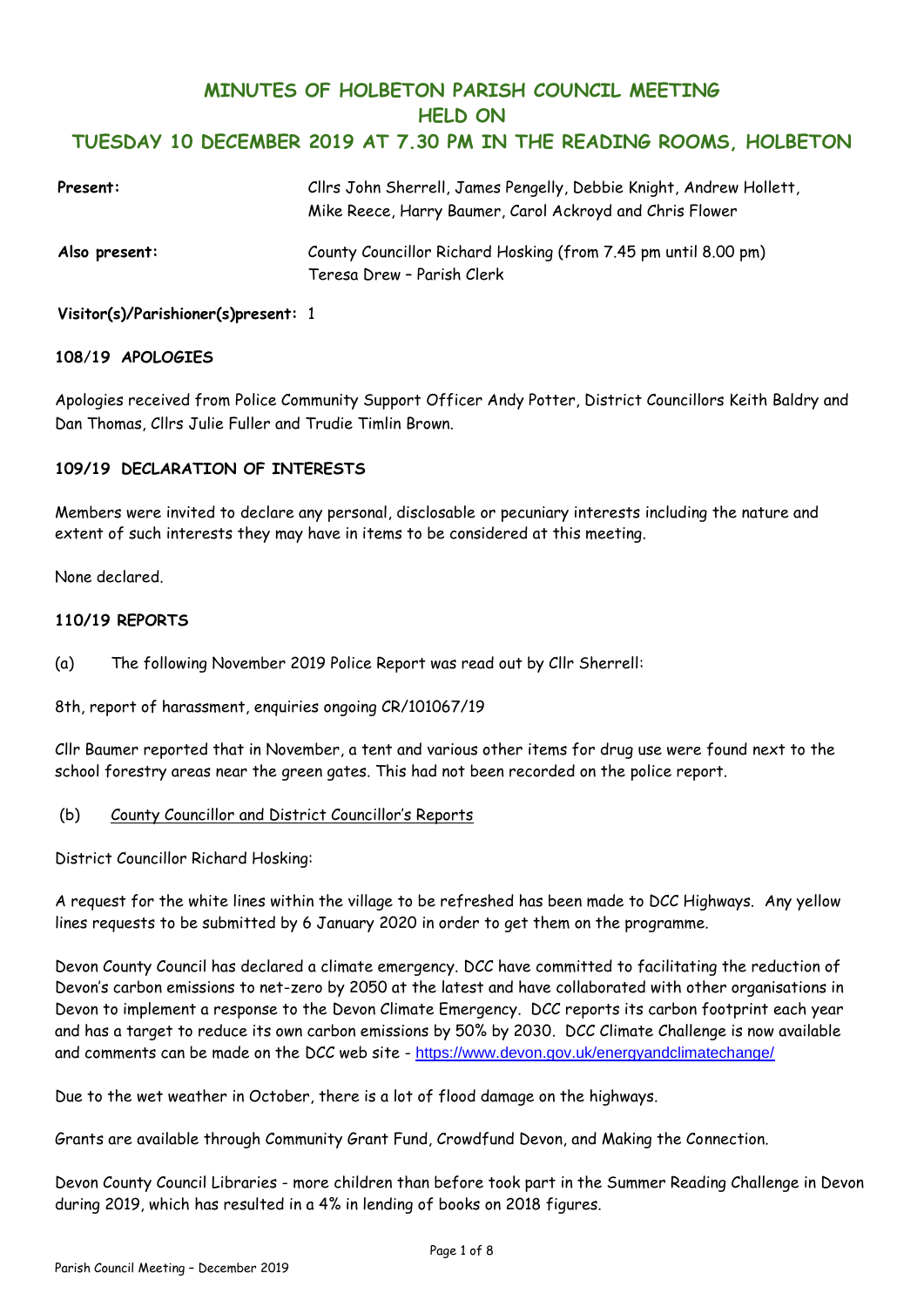# (b) County Councillor and District Councillor's Reports (continued)

Schools and communities can apply for free tree packs to plant trees in school grounds and community spaces. The Woodland Trust is giving away hundreds of thousands of trees that can be planted as copses, hedges, shelter-belts or in other creative ways.

Applications can be made by schools, colleges, nurseries and outdoor-education centres, as well as all kinds of different groups including sports clubs, parish councils, scouts and guides. Further information: <http://www.woodlandtrust.org.uk/plant-trees/free-trees/>

# (c) Questions from the public and Councillors

Cllr Ackroyd enquired if organisations who use the areas the Parish Council rent need to provide minutes, and financial reports. Discussion ensued and it was agreed to ask the various organisations to provide their minutes, risk assessments, evidence of insurance and accounts at the Annual Parish Meeting. ACTION: Clerk

Cllr Knight reported that the "Battisborough Cross" sign needs to be repaired and a pot hole on Brent Hill just above Easton Town. These items have also been reported on Devon County Council website, but no action had been taken. Verges in Ford area near the Backlane footpath have been damaged and require repairing and at the turning into Fursdon Farm. **ACTION: Cllr Hosking**

Cllr Pengelly reported that potholes at Holbeton Point require repairing, also at Wonwell Cross the "Give Way" sign needs replacing. Drains within the village need urgently clearing out. **ACTION: Cllr Hosking**

Cllr Ackroyd asked for a list of drains within the parish. **ACTION: Cllr Hosking**

Cllr Sherrell pointed out that just past the crest of the hill past the newly-repaired road, vehicles are encroaching into the bank and suggested bollards are placed. **ACTION: Cllr Hosking**

# **111/19 PAST SUBJECT MATTERS FOR THE PURPOSE OF REPORT ONLY**

96/19 Holbeton Public Toilets – SHDC to remove vegetation from roof. **ACTION: Cllr Thomas** 100/19 Repairs to orchard steps, Lengthsman quote is £40.00 – agreed to pursue. James Curtis to provide a quote for trimming back the laurel in the area. **ACTION: Cllr Pengelly/Lengthsman**

100/19 Cllr Sherrell has spoken to a representative of the group of parishioners looking after the orchard to ascertain if they wish to take over the running of the area independently of the Parish Council. The group are not keen to take on the running of the area.

106/19 Damage to hedges by farm vehicles between Lawnfields and Whitemoor Cross. Cllr Sherrell has had a meeting with the landowner and action is being taken to keep as much farm traffic off the road as possible.

# **112/19 TO CONFIRM MINUTES**

The minutes of Holbeton Parish Council meeting held on 12 November 2019 (previously circulated), were approved by the Chairman.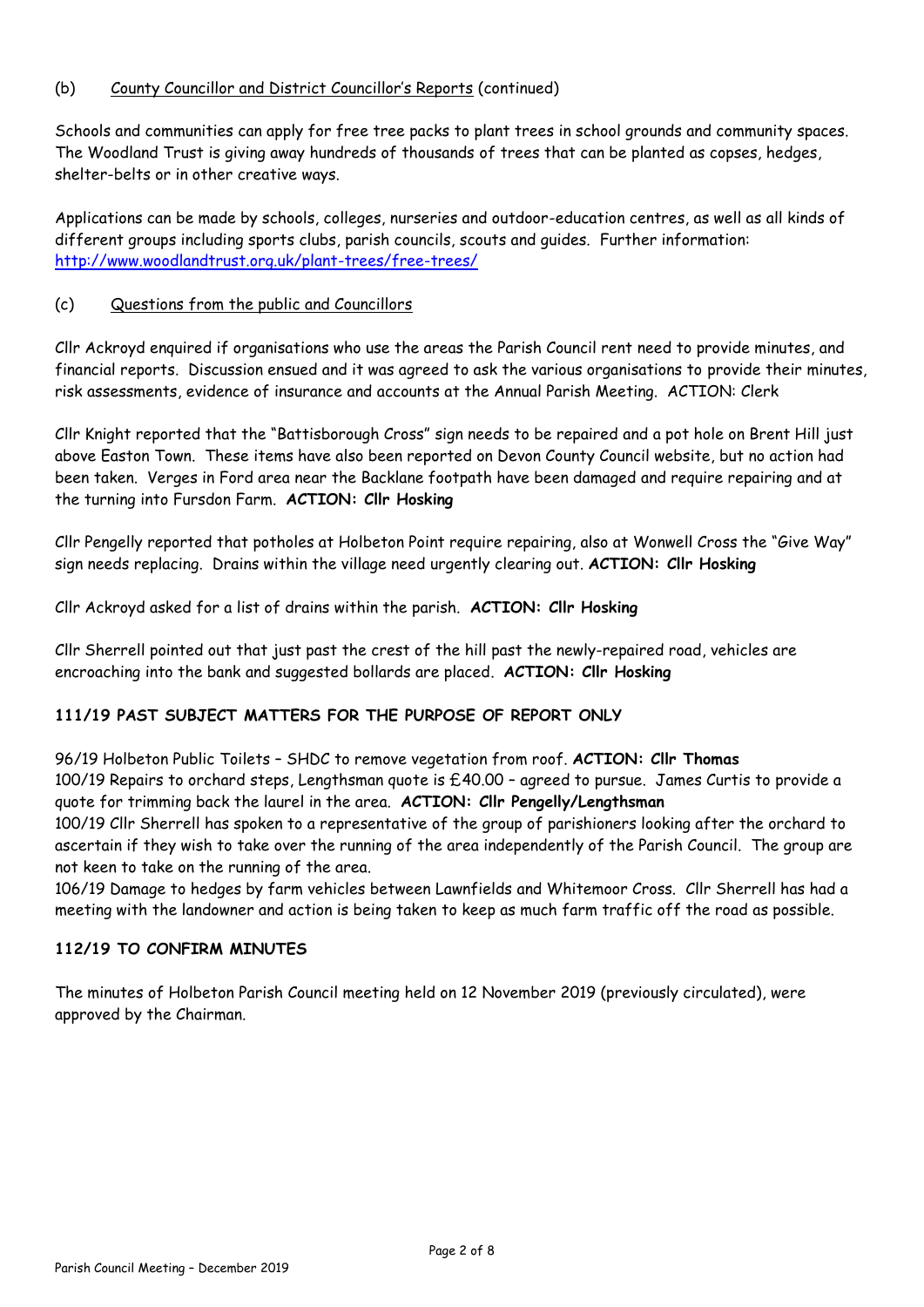**113/19** To consider the motion: Holbeton Parish Council resolves to declare a Climate, Environment and Biodiversity Emergency. To work with all partners, including environmental experts, other local authorities, businesses and residents, to produce an 'Environmental Action Plan' for the parish and report this back to council within six months. And lastly to call on higher levels of government (Westminster, Devon County Council and South Hams District Council) to implement swift appropriate actions and provide the powers, funding and resources to make carbon neutrality and environmental restoration possible.

Cllr Baumer had circulated the briefing paper to Councillors (see attached). Holbeton Parish Council are one of five which will receive dividends from the Yealm Community Energy Solar Farm.

It was proposed by Cllr Baumer and seconded by Cllr Flower for the motion to be agreed. All Councillors present were in agreement with the motion.

It was agreed that Cllr Baumer set up a Holbeton Parish Council Climate Change Sub-Committee, and to arrange a meeting on 21 February 2020 at 7.30 pm in the Village Hall, which will be open to the community. Cllrs Sherrell and Flower will also be involved in the project. **ACTION: Cllr Baumer**

Agreed there is a monthly agenda item in order to review progress. **ACTION: Clerk**

#### **114/19 PLANNING:**

# **Planning Decisions**

APPLICATION NUMBER: 2874/19/HHO LOCATION: 57 Gibb Holbeton Devon PL8 1JN PROPOSAL: Householder application for replacement roof and frames to existing conservatory DECISION: Conditional Approval

APPLICATION NUMBER: 2924/19/HHO LOCATION: Alston Hall, The Carriage House Holbeton PL8 1HN PROPOSAL: Householder application for proposed dormer extension at first floor & minor changes to external doors & windows DECISION: Conditional Approval

APPLICATION NUMBER: 3298/19/ARC LOCATION: Fursdon Farm Bungalow Dunstone Yealmpton PL8 2EN PROPOSAL: Application for approval of details reserved by conditions 3, 4 and 7 of planning consent 1435/19/FUL DECISION: Discharge of condition Approved

#### **Trees in Conservation Areas**

Information sent to the Parish Tree Warden, of proposed works to tree(s) in Conservation Areas (TCA): Reference: 3613/19/TCA Proposal: T1 & T2: Beech - Crown height reduction by 1.5-2m and crown raise by 3.5m to decrease shading of property and garden. Site Address: Ilbert Cottage, Church Hill, Holbeton, PL8 1LN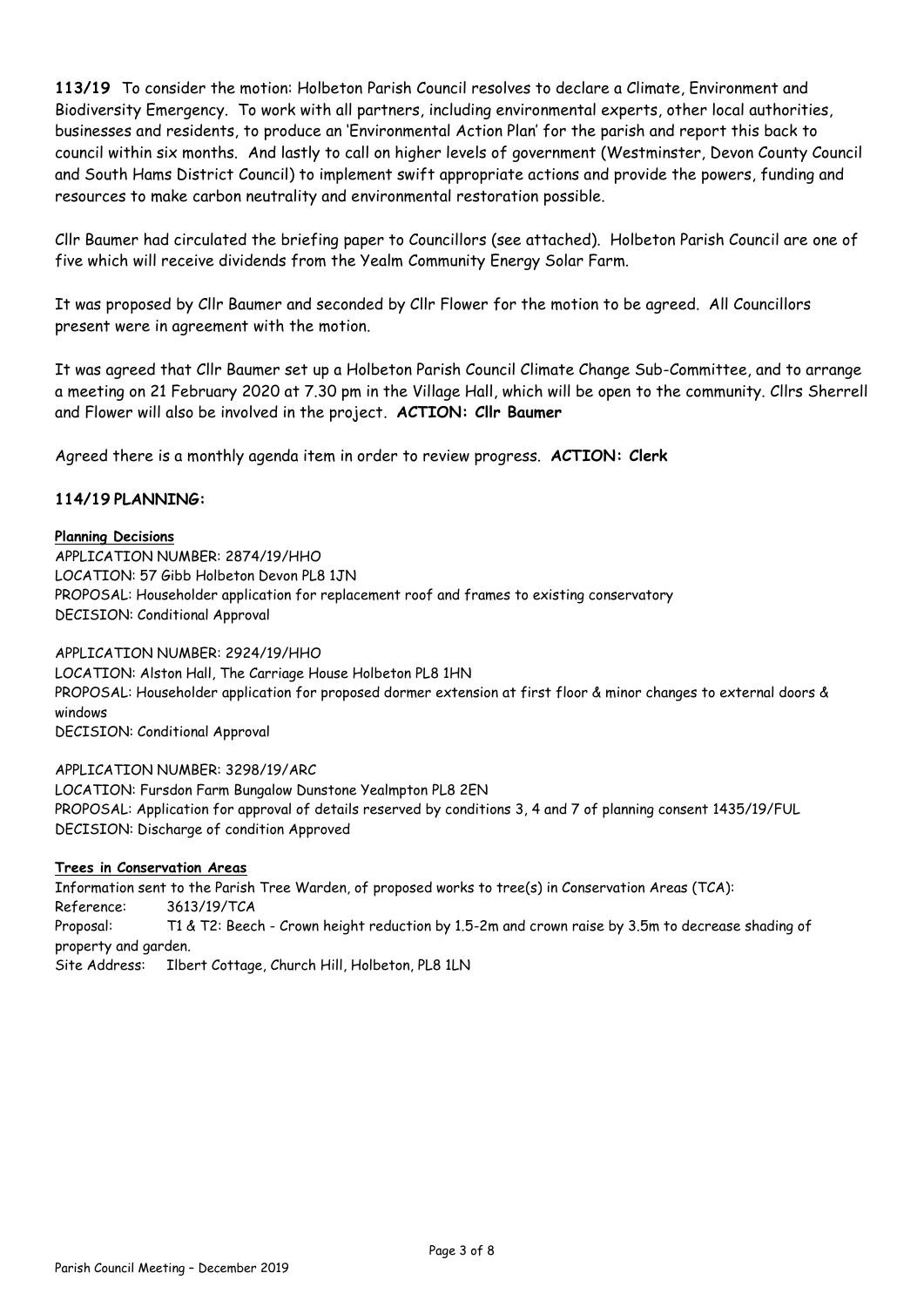# **115/19 PARLIAMENTARY LOCAL ELECTRICITY BILL**

An email received from Director of Power for People, in connection with the Parish Council joining 27 Parish, Town and Community Councils that have already resolved to support the Local Electricity Bill was discussed.

The Parliamentary Bill, if made law, would empower local communities to sell locally-generated clean energy directly to local customers by establishing a statutory Right to Local Supply. This is currently impossible because of the huge setup and running costs involved in doing so.

The ultimate result of this would be:

- 1. Local communities and businesses could buy their electricity from a local energy company.
- 2. Building more local renewable energy would be financially viable.
- 3. Communities would benefit from the revenues that new local energy supply companies would generate, such as more local skilled jobs, energy efficiency schemes and investment in local facilities.

It was agreed to formally to support this proposed Parliamentary Bill. **ACTION: Clerk**

# **116/19 HOLBETON PUBLIC TOILETS**

The public toilets have been reopened by South Hams District Council. SHDC are now requesting a name of a solicitor for the conveyance of the building to Holbeton Parish Council. Agreed Cllr Sherrell will discuss with Cllr Fuller. **ACTION: Cllr Sherrell**

When the building is owned by the Parish Council an environmental audit to be undertaken.

# **117/19 A3121 SAFER ROADS WORKS**

When construction commences the speed limit will be reduced to 30 mph from 40 mph for safety reasons. This will remain for the duration of works at the site.

## **119/19 FINANCIAL MATTERS**

The following payments were agreed:

| Payee                      | Description                                          | Gross   | <b>VAT</b>               | <b>Nett</b> |
|----------------------------|------------------------------------------------------|---------|--------------------------|-------------|
| Mrs T Drew                 | Clerk - November 2019 Salary                         | £403.09 |                          |             |
| <b>HMRC</b>                | <b>PAYE</b>                                          | £3.60   | $\overline{\phantom{0}}$ |             |
| Mr W Scarlett              | Grass cutting Battisborough Cross x 2                | £50.00  |                          |             |
| Reimbursement to Clerk     | SLCC & ALCC Annual Membership                        | £100.50 | $\overline{\phantom{0}}$ |             |
| Cllr D Knight              | Paper Towels for Reading Rooms                       | £16.99  | $\overline{\phantom{0}}$ |             |
| Mr M Rawlings - Lengthsman | Grass cutting, drain and buddle hole clearances      | £100.00 | $\overline{\phantom{0}}$ |             |
| South West Water Business  | Services at the allotments, Holbeton -7 August to 26 | £35.55  |                          |             |
|                            | November 2019 (meter read on 26 November 2019)       |         |                          |             |
| <b>EDF Customers Ltd</b>   | Reading Rooms - Electricity                          | £89.62  |                          |             |

| RECEIPT(S) - Bank Interest (11.11.19) |                       | - 0.23    |
|---------------------------------------|-----------------------|-----------|
|                                       | Hire of Reading Rooms | $-£45.00$ |

# **GRANT REQUEST(S)** – South Hams Citizens Advice – agreed £50.00 (cheque number 0013440 Clerk to ascertain if Holbeton parishioners have access to South Hams Citizens Advice.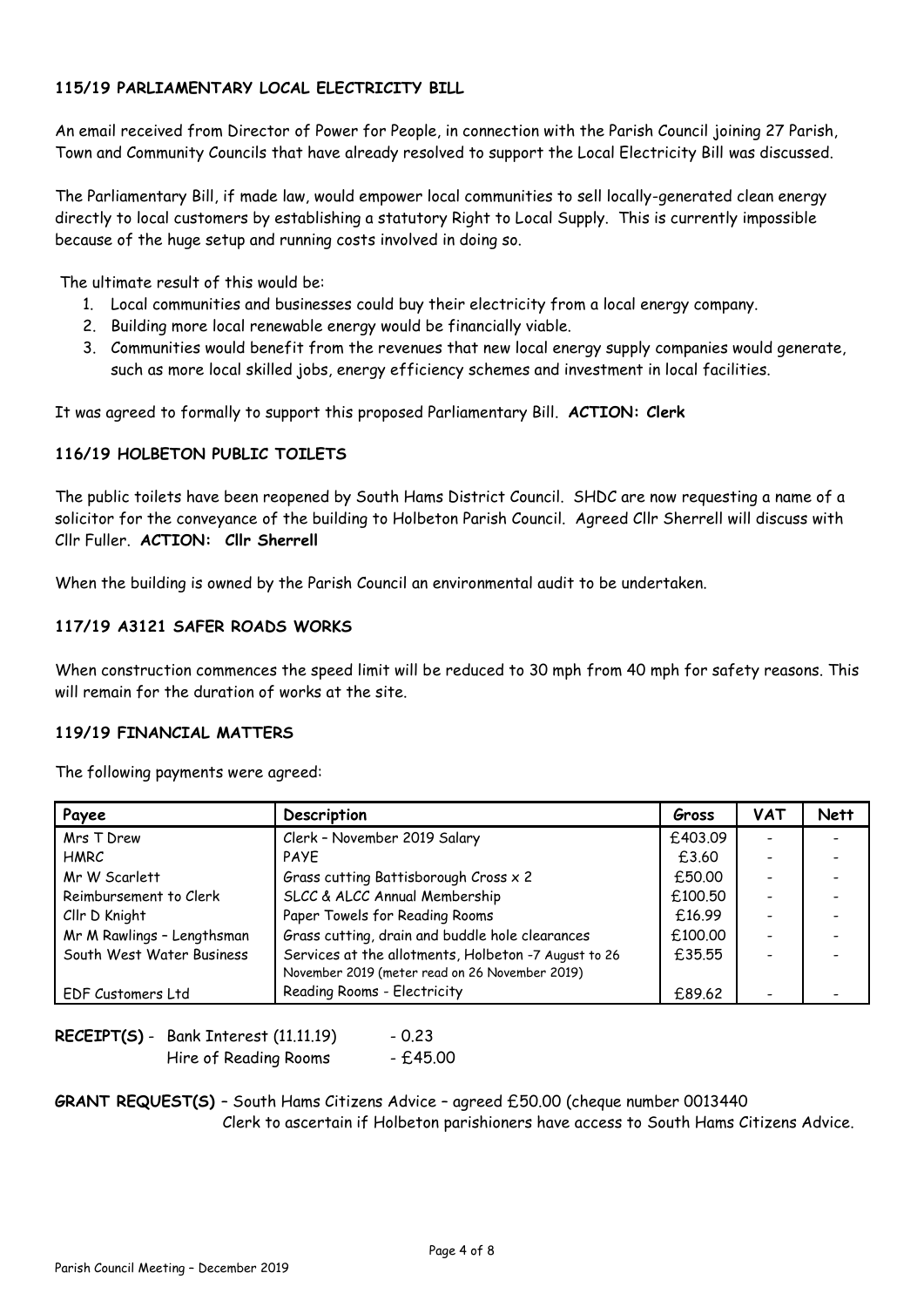# **119/19 FINANCIAL MATTERS (continued)**

Mr W Scarlett has kindly offered to cut the grass at Battisborough Cross playing fields for the calendar 2020 as follows: the cost for 18 cuts will be £25.00 per cut. If petrol prices exceed £1.50 per litre for more than one month, then the price to be reviewed – agreed.

Replacement of damaged St George's flag – agreed to use the flag for special occasions only. Cllr Pengelly will liaise with the parishioner who looks after the flag. **ACTION: Cllr Pengelly**

| Holbeton Parish Council - Bank Reconciliations            |                                |  |  |            |            |            |
|-----------------------------------------------------------|--------------------------------|--|--|------------|------------|------------|
|                                                           |                                |  |  |            |            |            |
| County area:                                              | <b>South Hams</b>              |  |  |            |            |            |
|                                                           |                                |  |  |            |            |            |
| Prepared by (Name and Role):                              | Teresa Drew - Parish Clerk/RFO |  |  |            |            |            |
|                                                           |                                |  |  |            |            |            |
| Treasurers Account bank statement as at 15 November 2019: | <b>Treasurers Account</b>      |  |  | £22,006.62 |            |            |
| Business Account bank statement as at 9 September 2019:   | <b>Business Account</b>        |  |  |            | £5,000,00  |            |
|                                                           |                                |  |  |            |            | £27,006.62 |
| Less: any unpresented cheques                             |                                |  |  |            |            |            |
|                                                           | 001320                         |  |  |            | $-£132,00$ |            |
|                                                           | 001328                         |  |  |            | $-£20.00$  |            |
|                                                           | 001336                         |  |  |            | $-£16,00$  |            |
|                                                           |                                |  |  |            |            | $-E168.00$ |
|                                                           |                                |  |  |            |            |            |
| Add: any un-banked cash/cheques                           | $\blacksquare$                 |  |  |            | 0.00       |            |
|                                                           |                                |  |  |            |            | £0.00      |
|                                                           |                                |  |  |            |            |            |
|                                                           |                                |  |  |            | Total =    | £26,838.62 |

#### **120/19 CORRESPONDENCE TO NOTE**

- University of Plymouth Challenges & Solutions facing individuals with dementia HPC mentioned in article.
- Dementia Friendly Parishes around the Yealm Liz Hitchens to be asked to the January 2020 meeting and a representative to the Annual Parish Meeting.

#### **121/19 FEEDBACK FROM WEEKLY PLAY PARK INSPECTIONS**

No actions identified.

# **122/19 REVIEW OF "PROTOCOL ON THE FILMING AND RECORDING OF PARISH COUNCIL MEETINGS" POLICY**

Approved note to be placed on the agenda reminding those present the meeting is recorded. **ACTION: Clerk**

#### **123/19 REPORTS FROM PARISH COUNCILLORS**

Cllr Ackroyd asked if the Dartmoor Union information received from SHDC could be placed on parish website and notice boards – agreed. **ACTION: Clerk**

The road requires clearing to the green gate. **ACTION: Cllr Sherrell**

Cllr Hollett reported "The Mildmay Colours" will be open from Wednesday 18 December 2019.

Cllr Baumer asked if the Community Orchard Group could be sent a copy of the parish council insurance policy.

Tree inspections are required, could the tree warden be asked? Cllr Ackroyd pointed out that Flete Estate were asked. Cllr Baumer suggested Flete were given a copy of what our insurers require.

Cllr Pengelly has removed the ivy that was growing inside the Mothecombe phone box.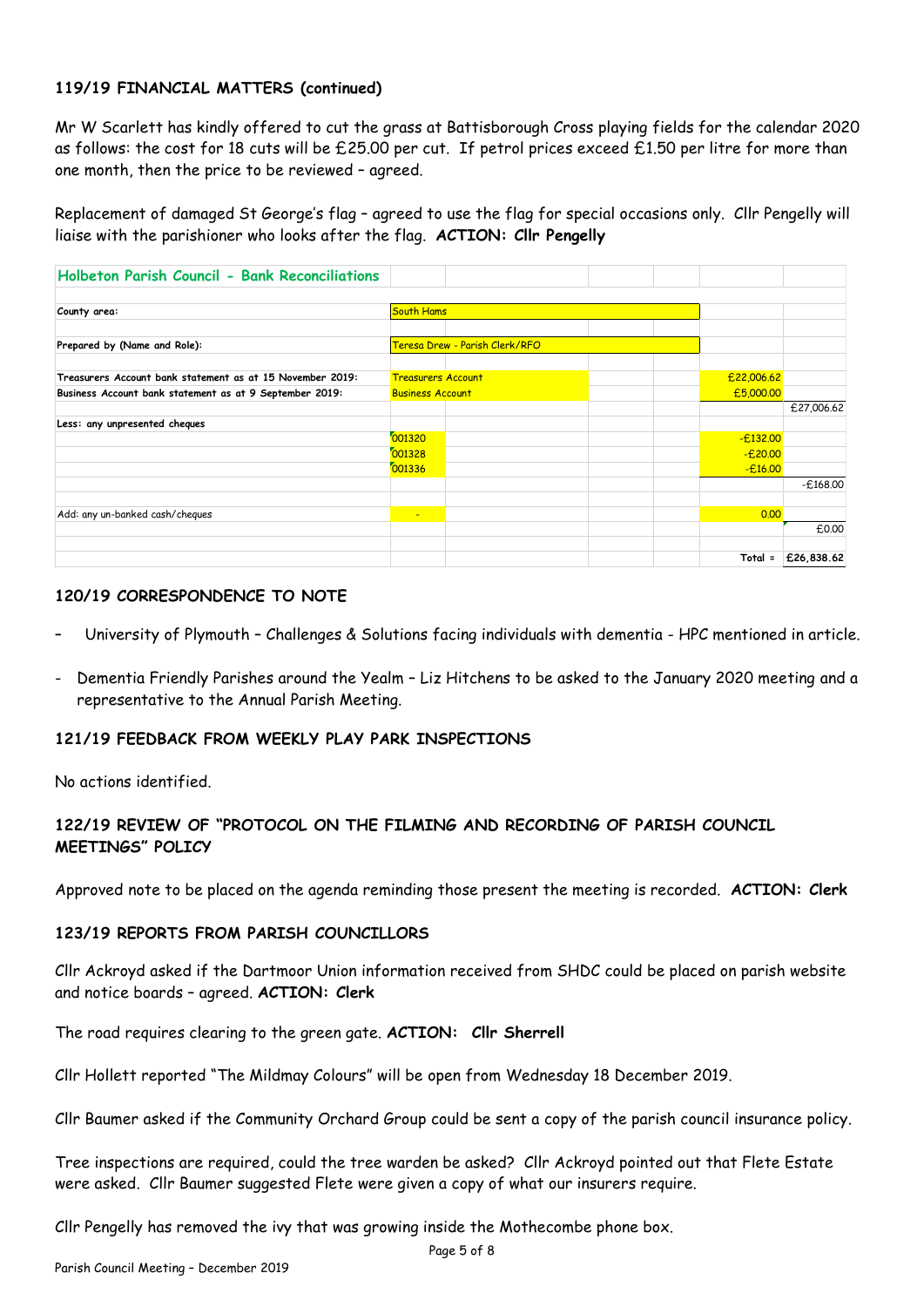# **124/19 DATE OF NEXT PARISH COUNCIL MEETING**

The next **Parish Council Meeting** will take place on **Tuesday 14 January 2020 at 7.30 pm** in the **Reading Rooms, Holbeton.**

The meeting closed at 9.15 pm.

# *John Sherrell*

--------------------------------------

(Holbeton Parish Council Chairman) and the Council Chairman Date: 14 January 2020

**Dates of future Parish Council Meetings – 11 February and 10 March 2020** 

Holbeton Parish Council website- [https://www.holbeton-pc.gov.uk](https://www.holbeton-pc.gov.uk/)

# **Dementia Friendly Parishes Around The Yealm**

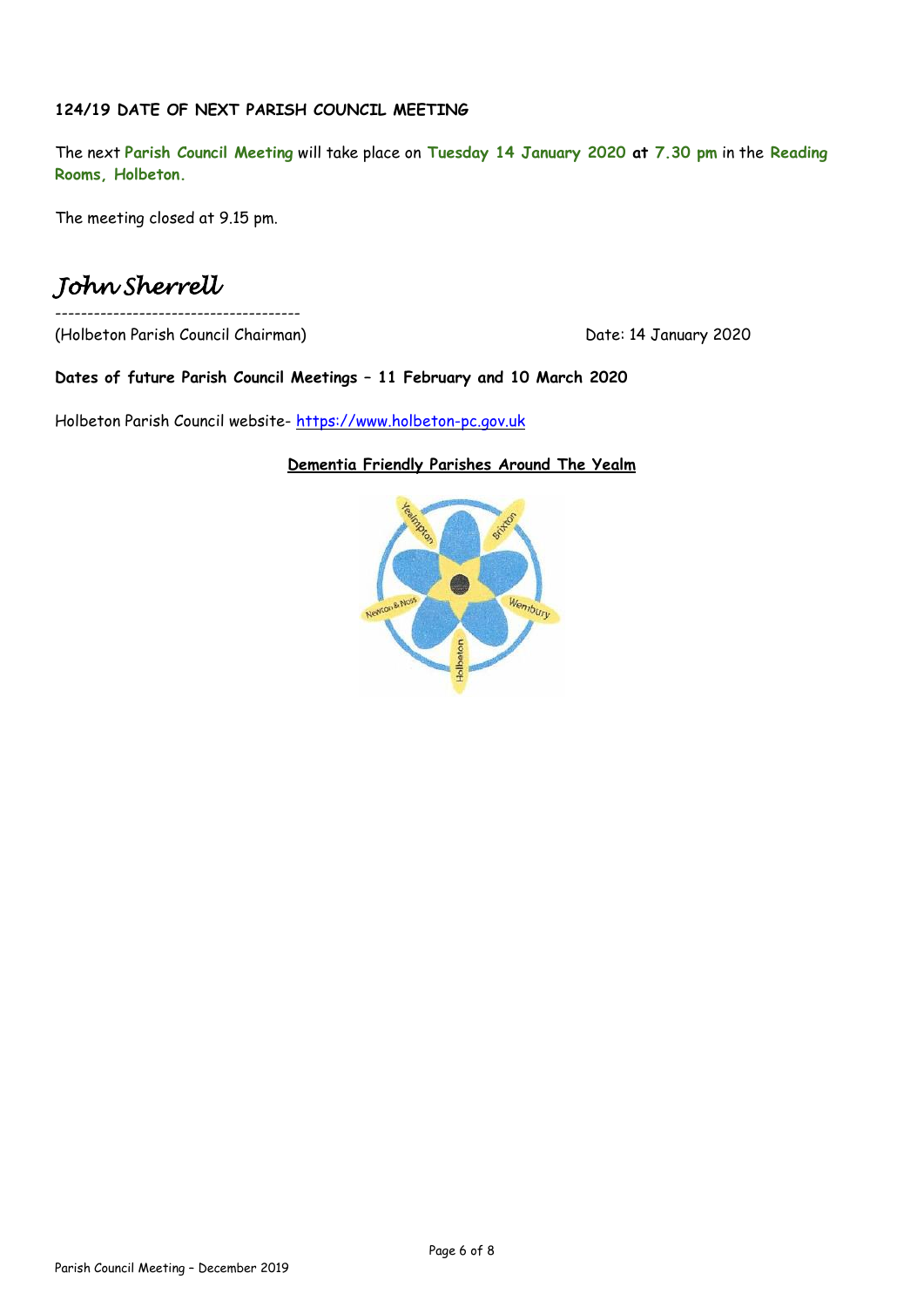# **Holbeton Parish Council climate change declaration briefing paper**

Before the parish council is the motion: "*Holbeton Parish Council resolves to declare a Climate, Environment and Biodiversity Emergency. To work with all partners, including environmental experts, other local authorities, businesses and residents, to produce an 'Environmental Action Plan' for the parish and*  report this back to council within six months. And lastly to call on higher levels of government (Westminster, *Devon County Council and South Hams District Council) to implement swift appropriate actions and provide the powers, funding and resources to make carbon neutrality and environmental restoration possible.*"

We are elected councillors at a turning point in history. We represent our local area, our communities, our families and friends, at a time when the scientific evidence on climate change has become overwhelming and undeniable. At a time when 11,000 scientists, from 153 nations have declared unequivocally that planet Earth is facing a climate emergency. When global warming is at a tipping point. When the loss of species is estimated to be 10,000 times higher than the natural extinction rate. When the tidal-wave of global public opinion on taking environmental action has shifted. When children are speaking out about their fears for the future.

What is the point of making a declaration of climate change emergency? It gives the message that we attach great importance to addressing the problem, and that we need effective action now. Similar declarations have been made by Devon County Council, South Hams District Council, and two nearby Parish Councils, Wembury and Brixton. Making the declaration adds to the number of local councils nationally that are doing so.

There are 3 cogent reasons for Holbeton Parish Council to become proactive in contributing to and encouraging efforts to reduce our carbon footprint, to improve the environment and encourage biodiversity:

- 1. Early in 2020 the second community owned (YCE, Yealm Community Energy) solar farm at Creacombe should start to make electricity, providing a renewable and cheap source of energy contributing to the national grid. The five parishes of Brixton, Holbeton, Newton & Noss, Wembury and Yealmpton will benefit from the annual local dividend, currently £20,000 and rising to £40,000 shared between them. Their intention is to use this to support local carbon reduction and environmental initiatives. We can ensure that our share is used effectively.
- 2. Following Wembury Parish Council's declaration one of their parish councillors, Matt Chown, has set up a 5 parishes initiative to support the parish councils in making climate and environmental issues their priority. Their aims are appended: he asks that each parish council approves the overall aims & purpose. This group can help us to learn from others' initiatives.
- 3. Most importantly, we can make a difference at a local level. We can facilitate the implementation of regional and national policies. We can also better harness people's enthusiasm by a 'bottom up' approach, supporting and facilitating our parishioners' ideas. At the last meeting of Holbeton Parish Council a number of ideas quickly emerged including substituting low energy bulbs in people's homes, public buildings and street lights. Some have already made this change, others have yet to do so for many reasons. We could help to make this change universal in the parish. Other possible initiatives include:

# planting trees;

improving building insulation (private and public);

creating local charging points for electric cars;

managing and maintaining our gardens, hedgerows and public spaces to encourage biodiversity;

better construction methods and standards for new houses;

solar panels on public buildings;

educating and enthusing our primary school children;

reducing energy use and using green energy sources by the parish council;

looking for local food sources where possible;

develop lower carbon and more efficient and effective transport arrangements for the parish.